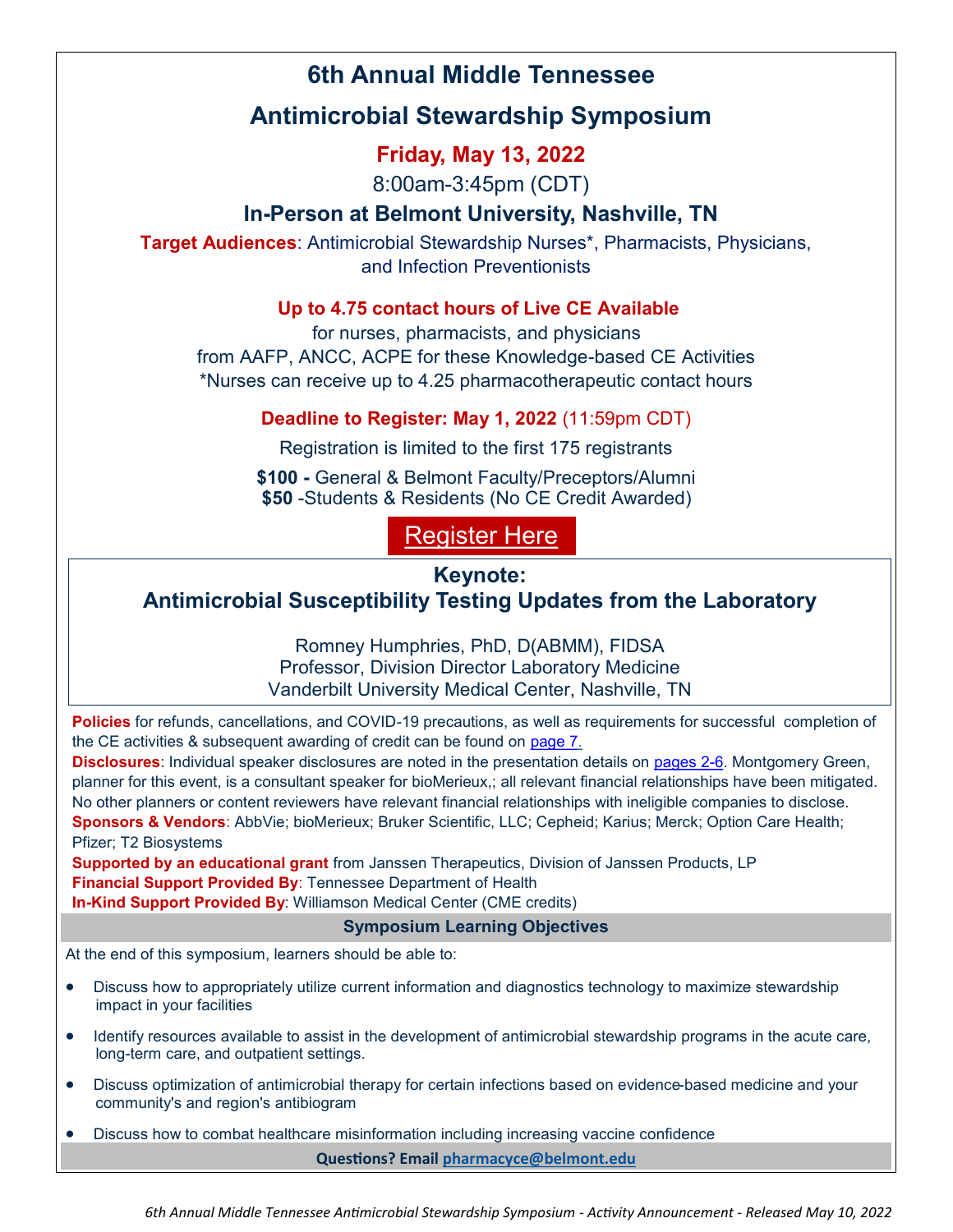## *Program Agenda* **All times are Central Daylight Time (CDT)**

<span id="page-1-0"></span>7:15-8:00am (CDT) **Registration & Vendor Visits** 8:00-8:15am (CDT) **Welcome** 8:15-8:45am (CDT) **Updates with UTI guidelines and research**  *(0.5 Pharmacotherapeutic Contact Hour; UAN: 0863-0000-22-004-L01-P )* **Sonali Advani MBBS, MPH**, Assistant Professor of Medicine, Co-Medical Director of Duke Infection Control Outreach Network, Duke University School of Medicine, Raleigh, NC *Dr. Advani is a consultant for Sysmex America. All relevant financial relationships have been mitigated.* **Learning Objective:**  1. Understand how to interpret urinalysis and urine cultures in context of patient's symptoms and underlying risk factors platforms 8:45-9:15am (CDT) **The intersection of racism, antibiotic resistance, and vaccine equity** *(0.5 Pharmacotherapeutic Contact Hour; UAN: 0863-0000-22-007-L04-P )*  **Jacinda C. Abdul-Mutakabbir PharmD, MPH, AAHIVP**, Assistant Professor of Pharmacy Practice, Loma Linda University School of Pharmacy; Assistant Professor of Basic Science, Loma Linda University School of Medicine; & Critical Care Pharmacist, Loma Linda University-East Campus, Loma Linda, CA *Dr. Abdul-Mutakabbir has no financial relationships to disclose.*  **Learning Objectives:** 1. Recognize the intersection of racism and antibiotic resistance 2. Describe the impact of structrual racism on health equity 3. Recognize the strategies involved in engaging racially and ethnically minoritized groups in COVID-19 vaccine efforts 9:15-9:30am (CDT) **Break** 9:30-10:00am (CDT) **CDC Update in Hospital Antibiotic Stewardship**  *(0.5 Pharmacotherapeutic Contact Hour; UAN: 0863-0000-22-039-L01-P)* **Melinda Neuhauser, PharmD, MPH**; Pharmacist and Acute Care Lead, Office of Antibiotic



Stewardship; Division of Healthcare Quality Promotion, Centers for Disease Control and Prevention

*Dr. Neuhauser has no financial relationships to disclose.*

### **Learning Objectives:**

- 1. Discuss the implementation of priority examples from the Hospital Core Elements of Antibiotic Stewardship
- 2. Describe how tracking of antibiotic use measures is used for quality improvement and assessing the impact of antibiotic stewardship interventions.



### 10:00-10:30am (CDT) **Combating Healthcare Misinformation**

 *(0.5 Contact Hour; UAN: 0863-0000-22-011-L04-P )* **Jan Willem Lindemans, PhD**, Principal and Senior Behavioral Researcher, Center for Advanced Hindsight, Duke University, Raleigh, NC *Dr. Lindemans has no relevant financial relationships to disclose.*

### **Learning Objective:**

1. Identify communication strategies to use for improved impact when interacting with (prospective) patients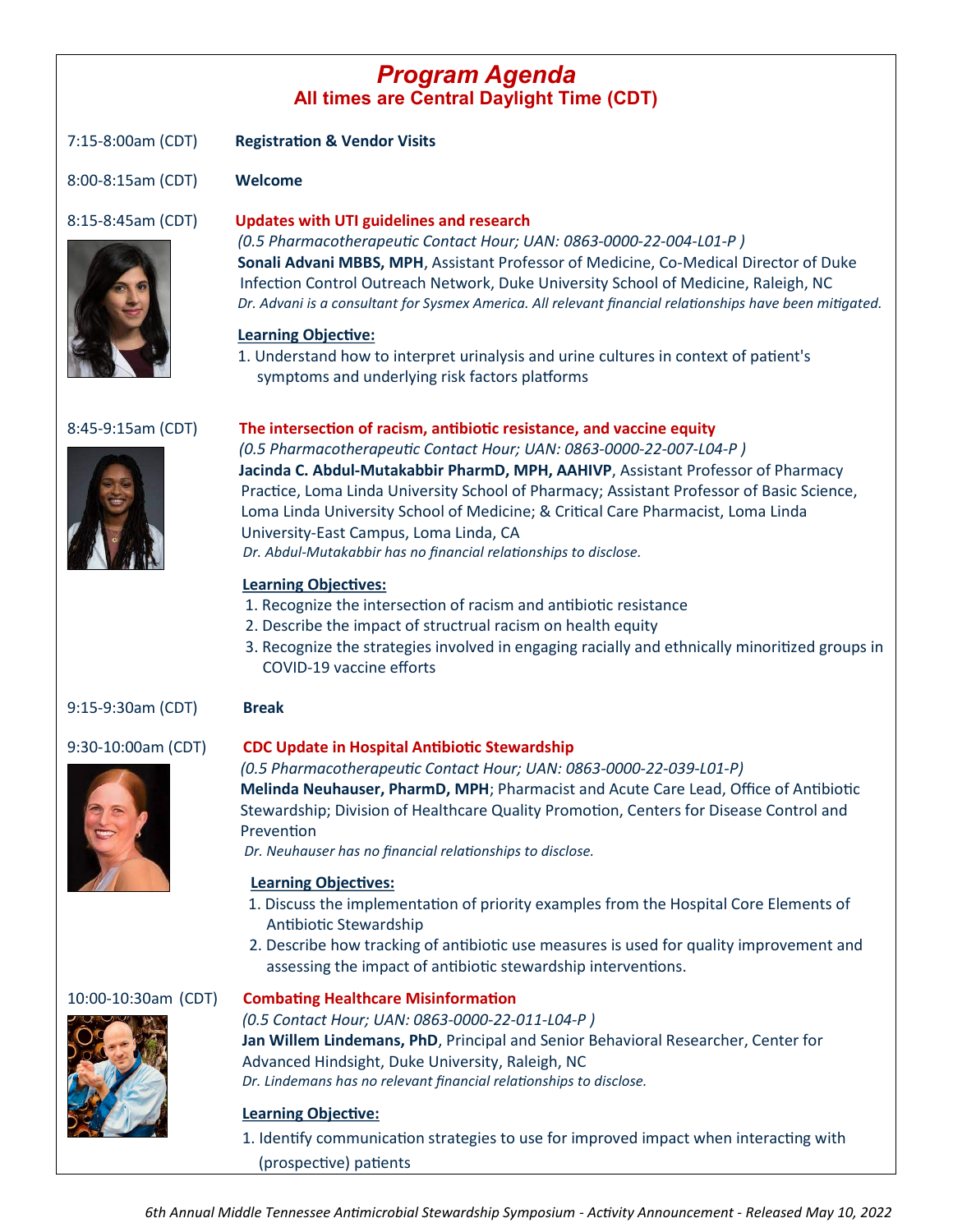### *Program Agenda (continued)* **All times are Central Daylight Time (CDT)**

10:30-10:45am (CDT) **Break**

| 10:45-11:30am (CDT) | <b>KEYNOTE PRESENTATION:</b><br><b>Antimicrobial Susceptibility Testing Updates from the Laboratory</b><br>(0.75 Pharmacotherapeutic Contact Hour; UAN: 0863-0000-22-010-L04-P)<br>Romney Humphries, PhD, D(ABMM), FIDSA, Professor, Division Director Laboratory<br>Medicine, Vanderbilt University Medical Center, Nashville, TN<br>Dr. Humphries is a consultant for Accelerate Diagnostics, Thermofisher, bioMerieux, IHMA, Melinta,<br>Merck, Pattern BioSciences, Qiagen, QPex, Roche, Torus, and Specific Diagnostics. She receives<br>research funding from bioMerieux, IHMA, Pattern BioSciences, Qiagen, Momentum, and Specific<br>Diagnostics. All relevant financial relationships have been mitigated. |
|---------------------|---------------------------------------------------------------------------------------------------------------------------------------------------------------------------------------------------------------------------------------------------------------------------------------------------------------------------------------------------------------------------------------------------------------------------------------------------------------------------------------------------------------------------------------------------------------------------------------------------------------------------------------------------------------------------------------------------------------------|
|                     | <b>Learning Objectives:</b><br>1. Discuss with their laboratories the importance of implementing updated breakpoints<br>2. Describe the differences between genotypic and standard susceptibility tests                                                                                                                                                                                                                                                                                                                                                                                                                                                                                                             |
| 11:30-12:30pm (CDT) | <b>Lunch &amp; Vendor Visits</b>                                                                                                                                                                                                                                                                                                                                                                                                                                                                                                                                                                                                                                                                                    |
| 12:30-1:00pm (CDT)  | Poster Session & Vendor Visits (No CE credit available for Poster Session. Poster details will<br>be listed in the Symposium program booklet distributed on the day of the Symposium.)                                                                                                                                                                                                                                                                                                                                                                                                                                                                                                                              |
| 1:00-2:00pm (CDT)   | Panel Discussion (Details are on p. 4)                                                                                                                                                                                                                                                                                                                                                                                                                                                                                                                                                                                                                                                                              |
| 2:00-2:15pm (CDT)   | Break & Go to Roundtable Rooms                                                                                                                                                                                                                                                                                                                                                                                                                                                                                                                                                                                                                                                                                      |
| 2:15-2:45pm (CDT)   | <b>Roundtable Session #1</b> (Roundtable topics are listed on pp. 5-6)                                                                                                                                                                                                                                                                                                                                                                                                                                                                                                                                                                                                                                              |
| 2:45-2:50pm (CDT)   | Rotate to Next Roundtable Session                                                                                                                                                                                                                                                                                                                                                                                                                                                                                                                                                                                                                                                                                   |
| 2:50-3:20pm (CDT)   | <b>Roundtable Session #2</b> (Roundtable topics are listed on pp. 5-6)                                                                                                                                                                                                                                                                                                                                                                                                                                                                                                                                                                                                                                              |
| 3:20-3:30pm (CDT)   | Return to Main Conference Room                                                                                                                                                                                                                                                                                                                                                                                                                                                                                                                                                                                                                                                                                      |
| 3:30 (CDT)          | <b>Closing Remarks &amp; Raffle Prize Drawing</b>                                                                                                                                                                                                                                                                                                                                                                                                                                                                                                                                                                                                                                                                   |

### Policies for refunds, cancellations, and COVID-19 precautions, as well as Requirements for successful completion of the CE activity & subsequent awarding of credit can be found on [page 7.](#page-6-0)

**Questions? Email [pharmacyce@belmont.edu](mailto:pharmacyce@belmont.edu)**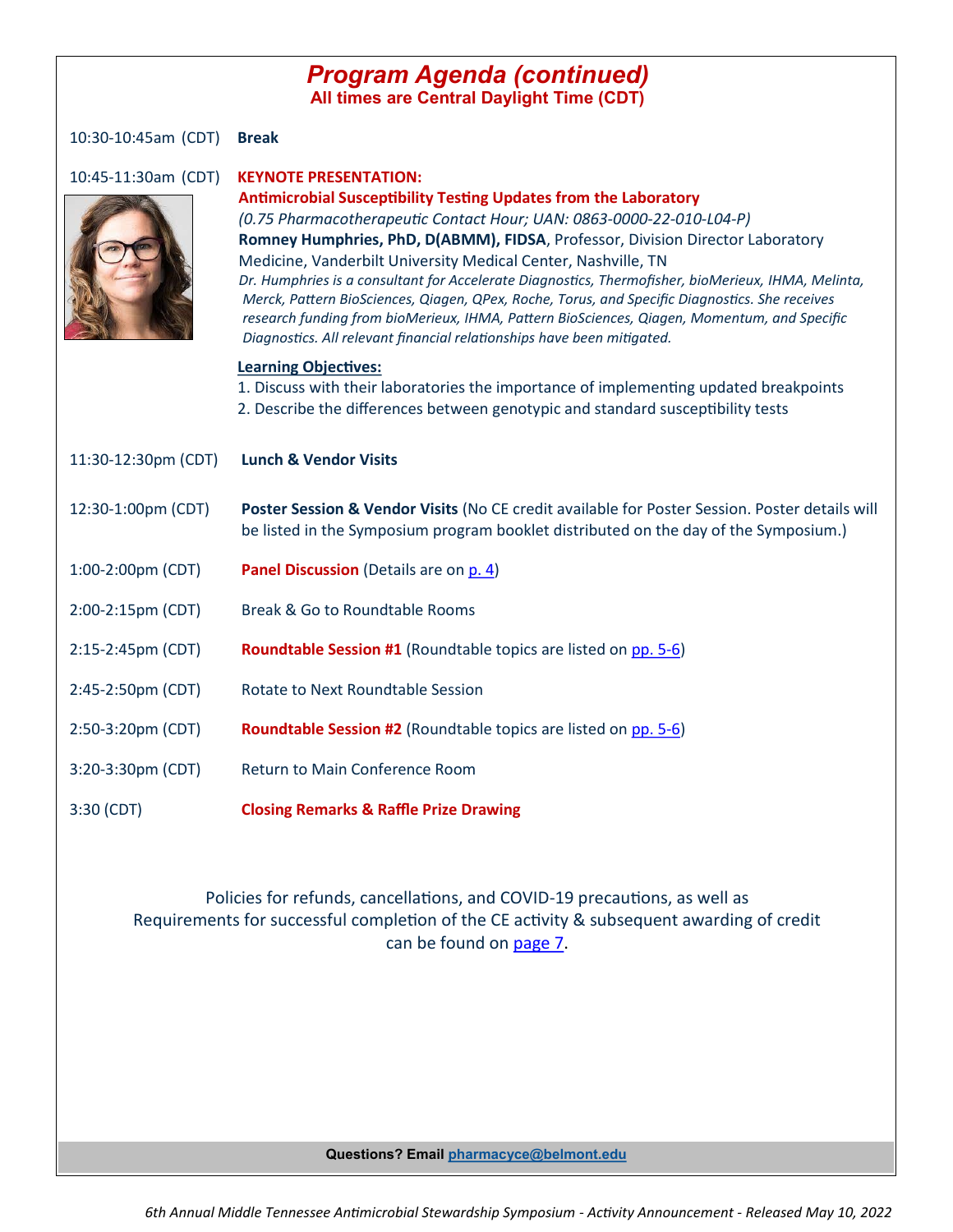## **PANEL DISCUSSION**

### **1:00-2:00Pm (CDT)**

1.0 Pharmacotherapeutic Contact Hour

<span id="page-3-0"></span>**Challenging Cases in Antimicrobial Stewardship: A day in the life of a champion**  *(1.0 Pharmacotherapeutic Contact Hour; UAN: 0863-0000-22-017-L01-P)*

In this panel discussion, we will use a series of clinical case presentations and discussions to highlight controversial scenarios we often find ourselves in as antimicrobial stewardship champions. Discussants will lead us through discussions of the known literature on optimizing antimicrobial use in these situations.

#### **Learning Objectives**

- Discuss diagnostic and treatment plans for diseases that often receive inappropriate antimicrobials
- Describe the strength of evidence regarding antimicrobial use in controversial clinical scenarios
- Explain how to optimize prescriber behavior despite the lack of robust evidence in these scenarios.

#### **Moderator**

**Shaefer Spires, MD,** Assistant Professor of Medicine, Division of Infectious Diseases & Medical Director, DASON, Duke Center for Antimicrobial Stewardship and Infection Prevention, Raleigh, NC

#### **Panel Discussants**

- 1. **Christo L. Cimino, PharmD, BCPS, BCIDP**, Clinical Pharmacist Specialist, Infectious Diseases & PGY2 Infectious Diseases, Pharmacy Residency Program Director, Vanderbilt University Medical Center Department of Pharmaceutical Services, Nashville, TN
- 2. **Kathryn Dambrino, DNP, APRN, FNP-BC**, Assistant Professor, School of Nursing & Nurse Practitioner, Belmont Health Services Clinic, Belmont University, Nashville, TN
- 3. **Ted Morton, PharmD, BCIDP**, Clinical Pharmacy Specialist, St. Jude Children's Research Hospital; Associate Professor of Medicine and Clinical Pharmacy, University of Tennessee Health Science Center, Memphis, TN
- 4. **Milner Staub, MD, MPH**, Director of Outpatient Antimicrobial Stewardship at Vanderbilt University Medical Center and Director of Antimicrobial Stewardship, VA Tennessee Valley Healthcare System, Nashville, TN

*Dr. Staub is a common stock owner of Johnson & Johnson and Gilead stocks. All other panel discussants and moderator have no relevant financial relationships to disclose. All relevant financial relationships have been mitigated.*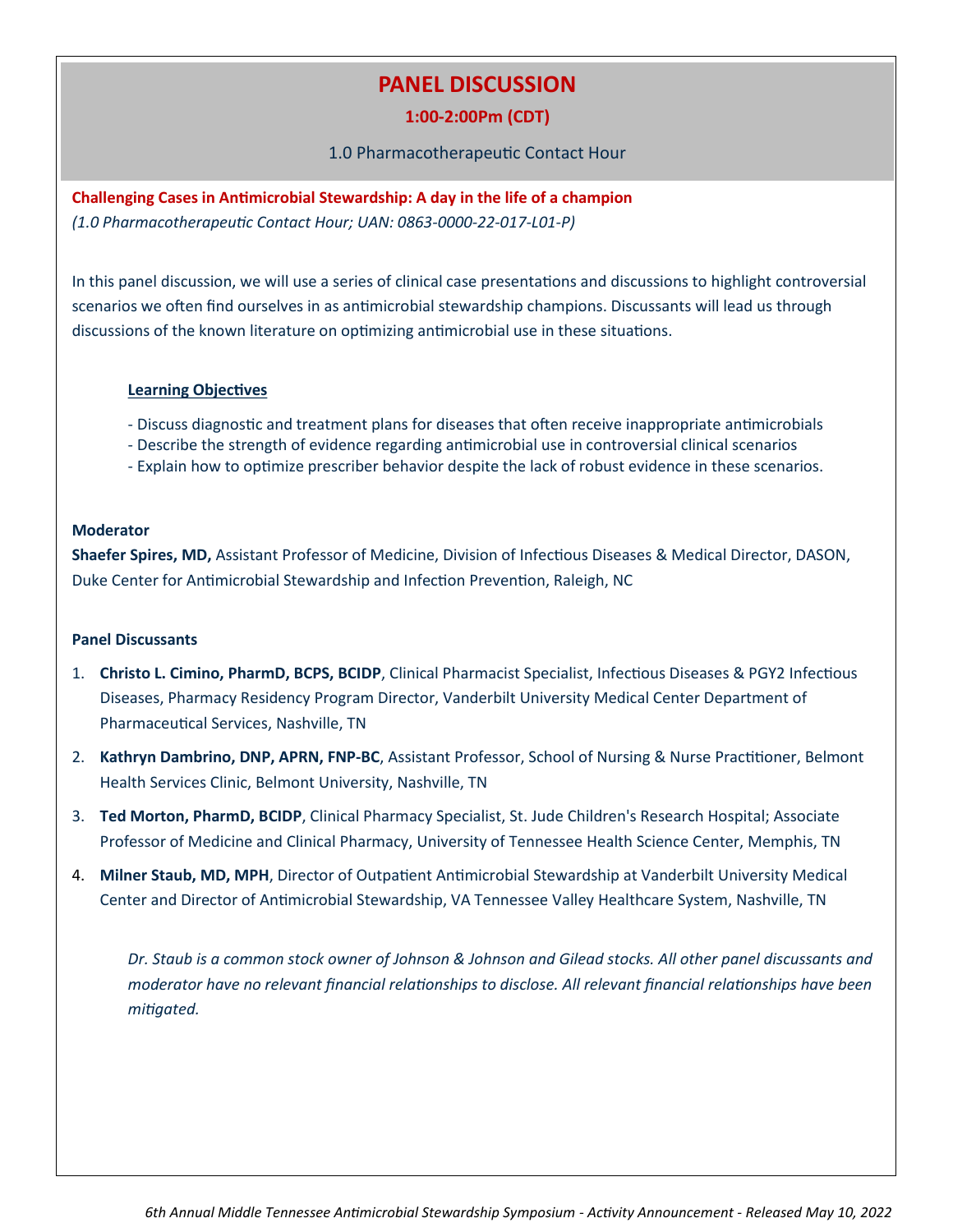## **ROUNDTABLE SESSIONS**

### **2:15-2:45pm (CDT) & 2:50-3:20pm CDT)**

Learners may attend one(1) roundtable per session.

Capacity limits will be set for each roundtable. Please select at least one (1) back-up roundtable per session.

#### <span id="page-4-0"></span>*1.* **Caring for the Caregiver: Preventing Compassion Fatigue in Healthcare Providers**

*(0.5 Contact Hour; UAN: 0863-0000-22-008-L04-P )*

**Katherine Cornelius, LCSW**, Director of Counseling Services, Belmont University, Nashville, TN *Ms. Cornelius has no relevant financial relationships to disclose.*

#### **Learning Objectives**

- Identify a self-assessment tool to gauge their level of burnout

- Identify at least one strategy to prevent an mitigate compassion fatigue and burnout

#### 2. **Project Management with REDCap**

*(0.5 Contact Hour; UAN: 0863-0000-22-018-L04-P )* 

**Alysa Baumann, PharmD, MBA**, PGY2 Health-System Pharmacy Administration & Leadership Resident, Methodist Le Bonheur Healthcare - University Hospital, Memphis, TN

**Preceptor: Athena Hobbs, PharmD, BCIDP**, Infectious Diseases Clinical Pharmacy Coordinator, Methodist University Hospital, Memphis, TN

*Drs. Baumann & Hobbs have no relevant financial relationships to disclose.*

#### **Learning Objectives**

- Describe REDCap capabilities with regard to project management.

- Analyze how REDCap has impacted project management within a health-system
- Discuss how REDCap can be utilized for project management for healthcare facilities.

#### 3. **Debunking Antimicrobial Myths**

*(0.5 Pharmacotherapeutic Contact Hour; UAN: 0863-0000-22-013-L01-P )* 

**Christo L. Cimino, PharmD, BCPS, BCIDP,** Clinical Pharmacist Specialist, Infectious Diseases & PGY2 Infectious Diseases, Pharmacy Residency Program Director, Vanderbilt University Medical Center Department of Pharmaceutical Services, Nashville, TN

*Dr. Cimino has no relevant financial relationships to disclose.*

#### **Learning Objectives**

- Recognize when it is safe to substitute an alternative beta-lactam following an immune-mediated beta-lactam reaction
- Identify appropriate candidates for the transition to oral antimicrobials based on patient-specific factors in patients treated for severe infectious disease states.

4. **Best Practices for Screening and Treating Sexually Transmitted Infections (STIs) Based on the 2021 CDC Updated Guidelines** *(0.5 Pharmacotherapeutic Contact Hour; UAN: 0863-0000-22-002-L01-P )* 

**Amy Guidera, DNP, APRN, FNP-BC**, Postdoctoral Fellow/Quality Scholar/Nurse Practitioner, Tennessee Valley Healthcare System, Nashville VA Quality Scholars Program & Belmont University Health Services

*Dr. Guidera has no relevant financial relationships to disclose.*

#### **Learning Objective**

- Describe the new and current CDC updated STI guidelines for screening and treating sexually transmitted infections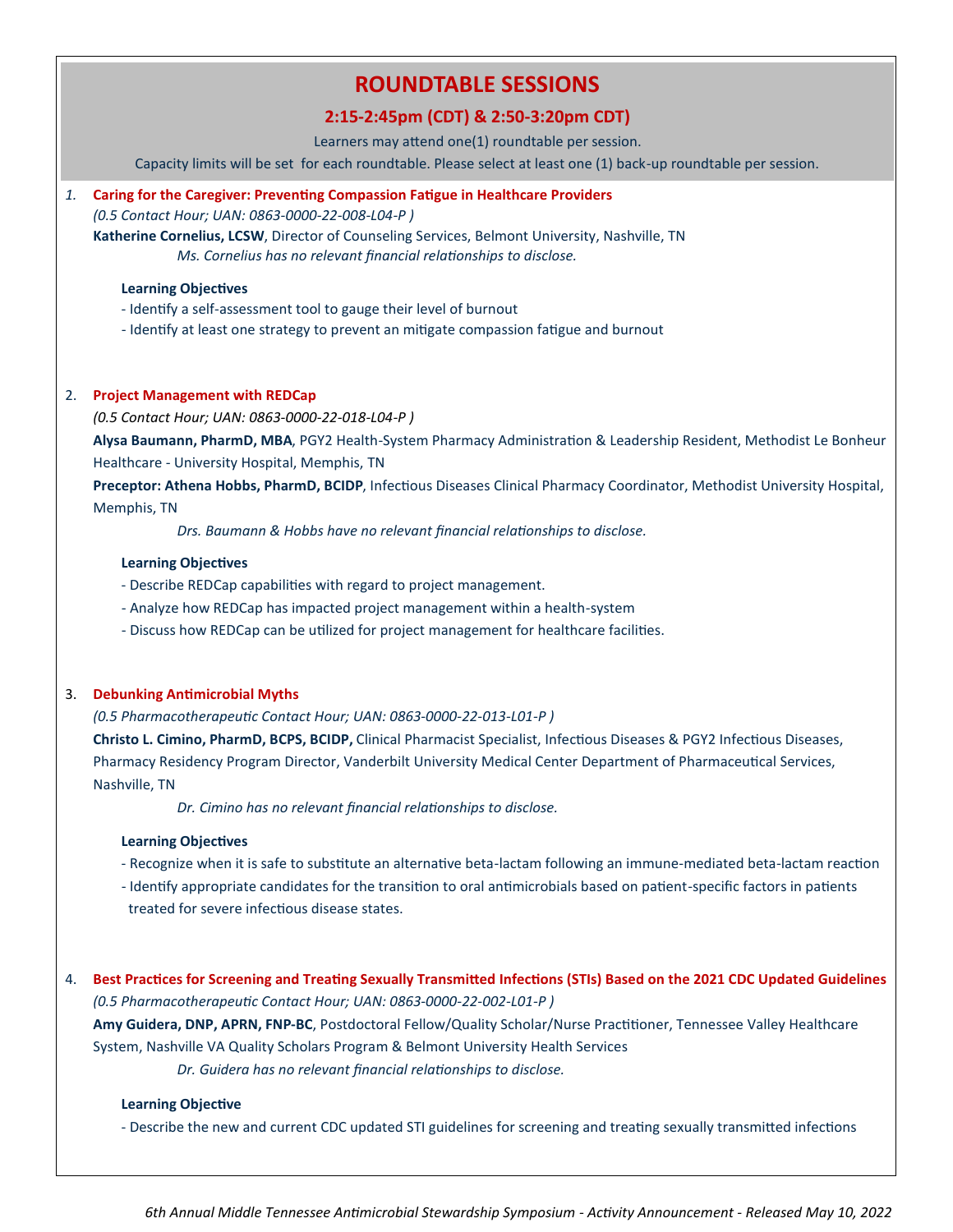## **ROUNDTABLE SESSIONS**

### **2:15-2:45pm (CDT) & 2:50-3:20pm CDT)**

Learners may attend one(1) roundtable per session.

Capacity limits will be set for each roundtable. Please select at least one (1) back-up roundtable per session.

#### 5. **Antimicrobial Stewardship Implementation Science: Focus on Prior Authorization and Audit and Feedback Roundtable**

*(0.5 Pharmacotherapeutic Contact Hour; UAN: 0863-0000-22-012-L04-P )* 

**Christopher Evans, PharmD**, Pharmacist, Healthcare-Associated Infections and Antimicrobial Resistance Program, Tennessee Department of Health, Nashville, TN

*Dr. Evans has no relevant financial relationships to disclose.*

#### **Learning Objectives**

- **-** Discuss key implementation strategies
- Describe an effective prior authorization program in the acute care setting, focusing on overcoming all barriers
- Describe an effective prospective audit and feedback program in the acute care setting, focusing on overcoming all barriers

#### *6.* **Diagnostic stewardship and asymptomatic bacteriuria**

*(0.5 Pharmacotherapeutic Contact Hour; No Pharmacy CE Credit Available)*

**Sonali Advani MBBS, MPH**, Assistant Professor of Medicine, Co-Medical Director of Duke Infection Control Outreach Network, Duke University School of Medicine

*Dr. Advani is a consultant for Sysmex America. All relevant financial relationships have been mitigated.*

#### **Learning Objective**

**-** Understand how to interpret urinalysis and urine cultures in the context of the patient's symptoms and underlying risk factors

#### 7. **When Push Comes to Nudge: Microbiology-Based Stewardship Initiatives**

*(0.5 Pharmacotherapeutic Contact Hour; UAN: 0863-0000-22-015-L01-P)* 

**Brandon K. Hawkins, PharmD, BCIDP, AAHIVP**, Assistant Professor, University of Tennessee Health Science Center College of Pharmacy - Knoxville, TN & Clinical Specialist, Infectious Diseases; University of Tennessee Medical Center, Knoxville, TN *Dr. Hawkins has no relevant financial relationships to disclose.*

#### **Learning Objectives**

- Describe the concept of nudge theory and choice architecture
- Recall nudge strategies
- Identify opportunities for implementation of microbiology-based antimicrobial stewardship nudges

#### 8. **C. difficile: Reconciling and Implementing Discordant Guidelines**

*(0.5 Pharmacotherapeutic Contact Hour; UAN: 0863-0000-22-009-L01-P)*  **Athena Hobbs, PharmD, BCIDP**, Infectious Diseases Clinical Pharmacy Coordinator, Methodist University Hospital, Memphis, TN

*Dr. Hobbs has no relevant financial relationships to disclose.*

#### **Learning Objectives**

- Describe the difference between the IDSA and ACG C. difficile guidelines
- Discuss strategies to implement the new C. difficile guidelines